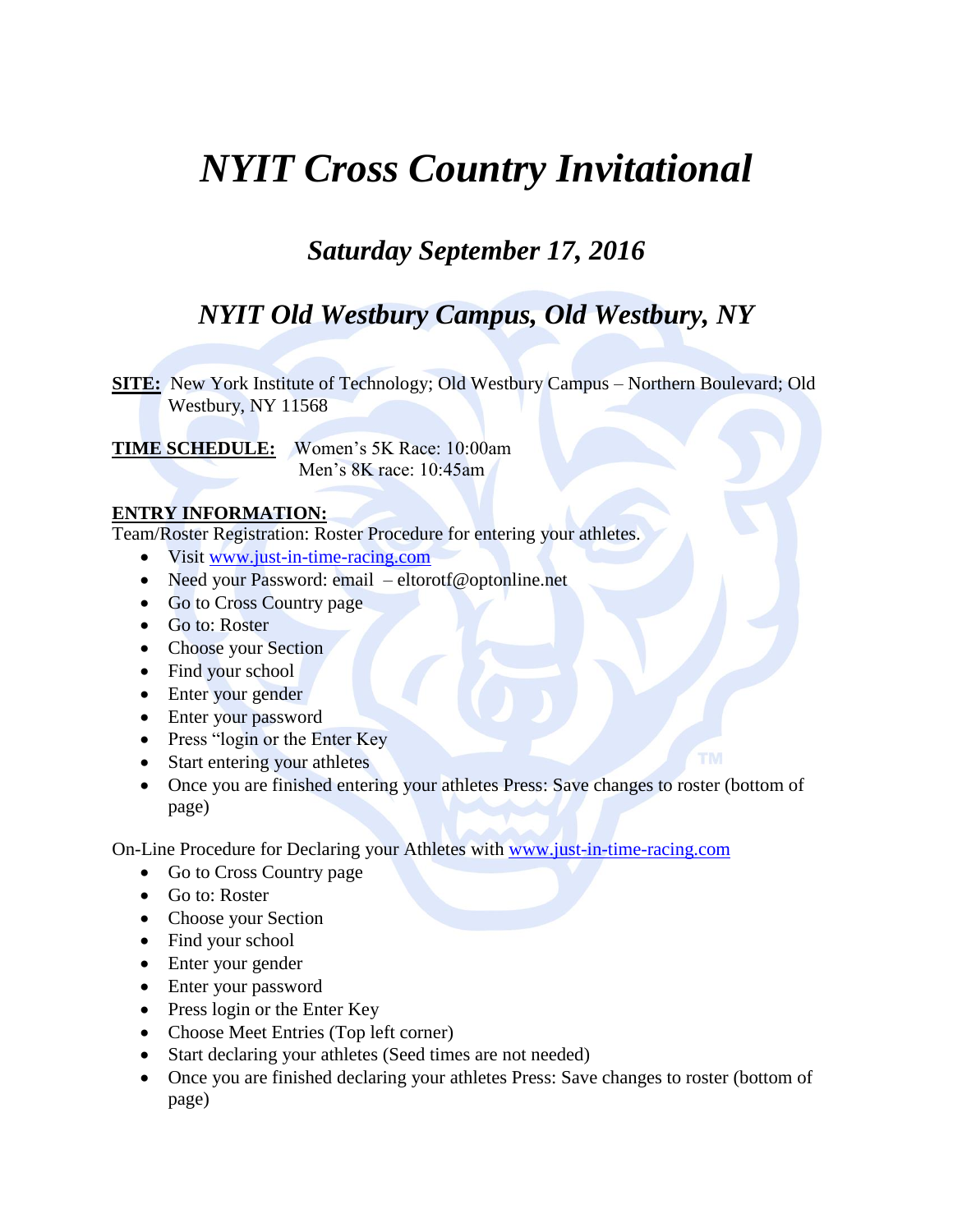#### **Registration Deadline is Wednesday September 14, 2016.**

Entry Fee is \$150.00 per team / Men & Women separate \$150.00 fees. Please return the second page along with payment to:

> Lenroy Raffington Head Men's and Women's Cross Country Coach New York Institute of Technology – Department of Athletics PO BOX 8000 Old Westbury, NY 11568

Checks should be made out to New York Institute of Technology. For additional information contact **Lenroy Raffington at (516)-686-7627 or email at lraffing@nyit.edu** 

**COURSE INFORMATION:** Grass or wood chip trail. Course does cross pavement or sidewalk at times. Course winds through the picturesque NYIT Old Westbury Campus. Flats or small spiked shoes recommended. Course maps are available upon request to the competition for early entrees to the meet upon request. For course map or more information contact:

- Lenroy Raffington; Head Cross Country Coach at **Iraffing@nyit.edu** or (516) 686-7627
- Pete Zinno; Head Coach Emeritus NYIT Cross Country at [pzinno@nyit.edu](mailto:pzinno@nyit.edu) or (516) 398-221.

**AWARDS:** Male and Female Top Finisher